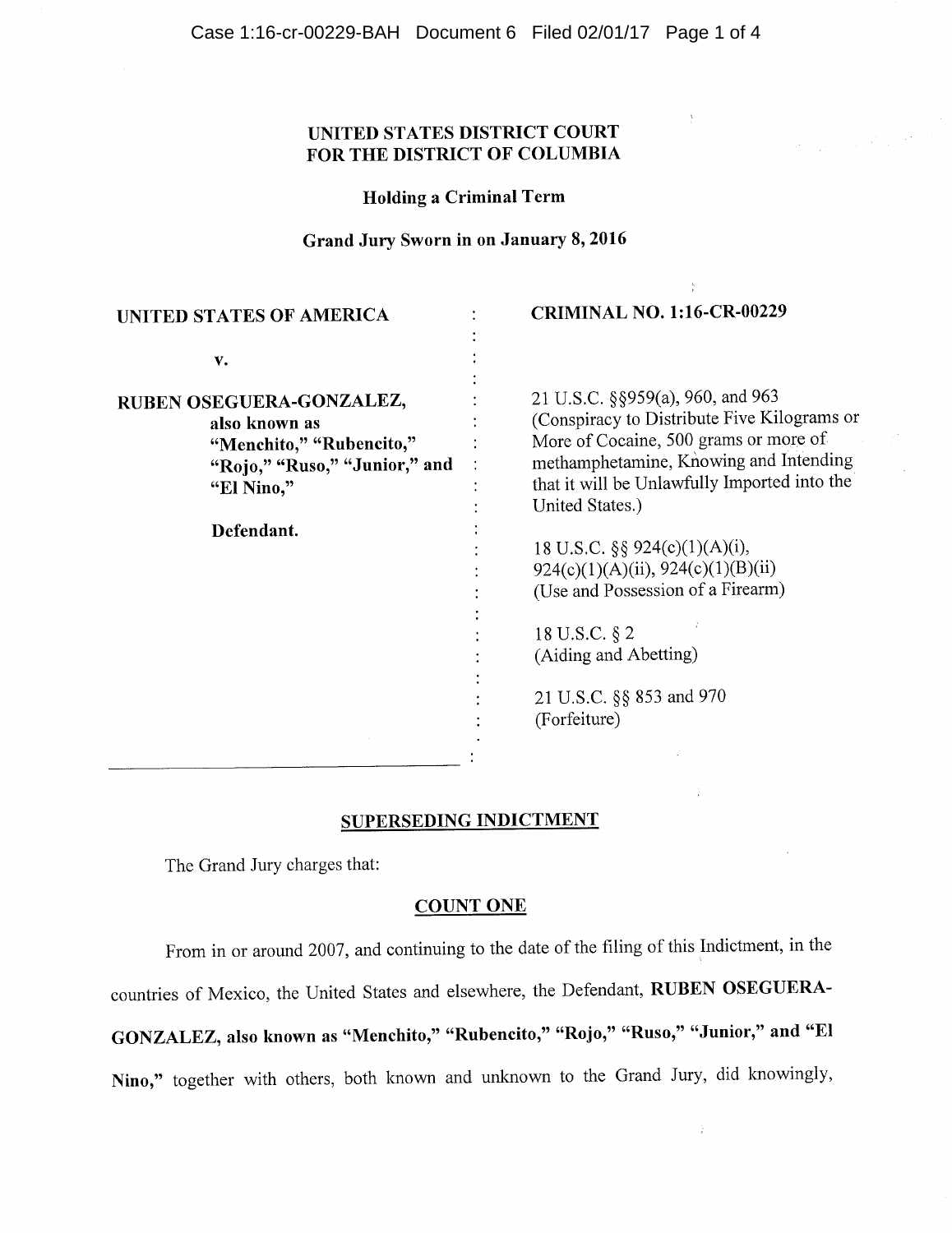#### Case 1:16-cr-00229-BAH Document 6 Filed 02/01/17 Page 2 of 4

intentionally, and willfully conspire to distribute: (1) five (5) kilograms or more of a mixture and substance containing a detectable amount of cocaine, a Schedule II controlled substance; and (2) five hundred (500) grams or more of a mixture and substance containing a detectable amount of methamphetamine, a Schedule II controlled substance, knowing and intending that such substances would be unlawfully imported into the United States from a place outside thereof, in violation of Title 21, United States Code, Section 959(a); all in violation of Title 21, United States Code, Section 963 and Title 18, United States Code, Section 2.

With respect to the Defendant, the controlled substances involved in the conspiracy attributable to him as a result of his own conduct, and the conduct of other conspirators reasonably foreseeable to him, is five (5) kilograms or more of a mixture and substance containing a detectable amount of cocaine and five hundred (500) grams or more of a mixture or substance containing a detectable amount of methamphetamine in violation of Title 21, United States Code, Sections 960(b)(1)(B) and 960(b)(1)(H), respectively.

(Conspiracy to Distribute Five Kilograms or More of Cocaine and 500 Grams or More of Methamphetamine Knowing and Intending that it would be Imported into the United States in violation of Title 21, United States Code, Sections 959(a), 960 and 963, and Title 18, United States Code, Section 2.)

#### **COUNT TWO**

From in or about 2007, and continuing thereafter, up to and including the date of the filing of this Indictment, both dates being approximate and inclusive, pursuant to Title 18, United States Code, Section 3238, within the venue of the United States District Court for the District of Columbia, the defendant **RUBEN OSEGUERA-GONZALEZ, also known as "Menchito," "Rubencito," "Rojo," "Ruso," "Junior," and "El Nino,"** did knowingly and intentionally use, carry and brandish firearms, including destructive devices, during and in relation to one or more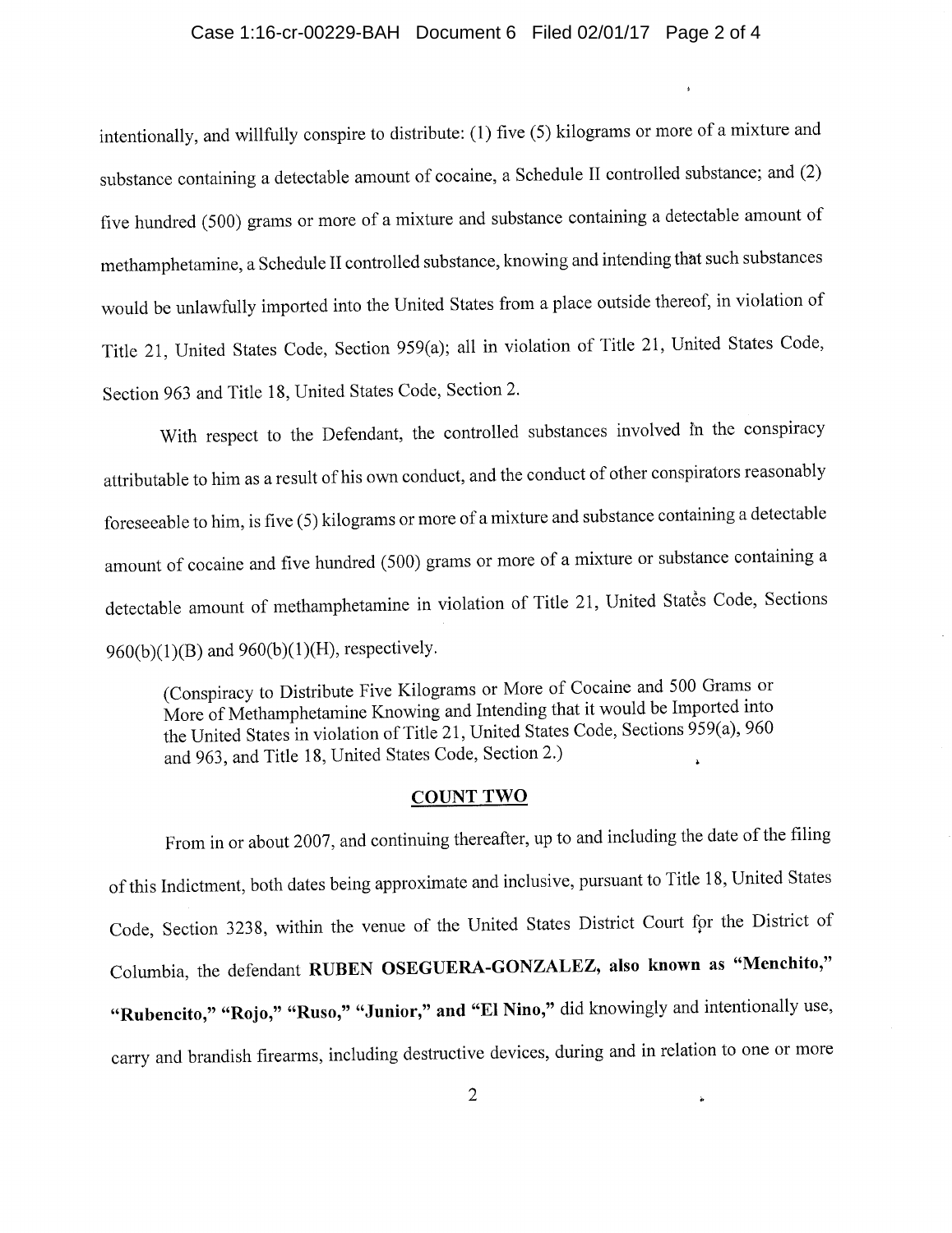#### Case 1:16-cr-00229-BAH Document 6 Filed 02/01/17 Page 3 of 4

drug trafficking crimes, to wit: the crime charged in Count One, and did knowingly and intentionally possess firearms, including destructive devices, in furtherance of such drug trafficking crimes, in violation of Title 18, United States Code, Sections 924(c)(1)(A)(i),  $924(c)(1)(A)(ii)$ ,  $924(c)(1)(B)(ii)$ , and Title 18, United States Code, Section 2.

(Use and Possession of a Firearm.)

## FORFEITURE ALLEGATION

The United States hereby gives notice to the Defendant that upon conviction of the Title 21 offense alleged in Count One of this Indictment, the government will seek forfeiture in accordance with Title 21, United States Code, Sections 853 and 970, of all property constituting or derived from any proceeds the Defendant obtained directly or indirectly as a result of the alleged Title 21 violation, and all property used or intended to be used in any manner or part to commit and to facilitate the commission of such offense.

Said property includes, but is not limited to:

A sum of money equal to all proceeds the Defendant obtained directly or indirectly as a result of the Title 21 offense charged in this indictment, and all property used or intended to be used to facilitate such offense, that is, not less than a sum of money representing the amount of funds involved in the offense, and all interest and proceeds traceable thereto; in that such sum, in aggregate, was received by the Defendant in exchange for the distribution of controlled substances or is traceable thereto. If any of the above-described forfeitable property, as a result of any act or omission of the Defendant:

(a) cannot be located upon the exercise of due diligence;

(b) has been transferred or sold to, or deposited with, a third person;

 $\ddot{\bullet}$